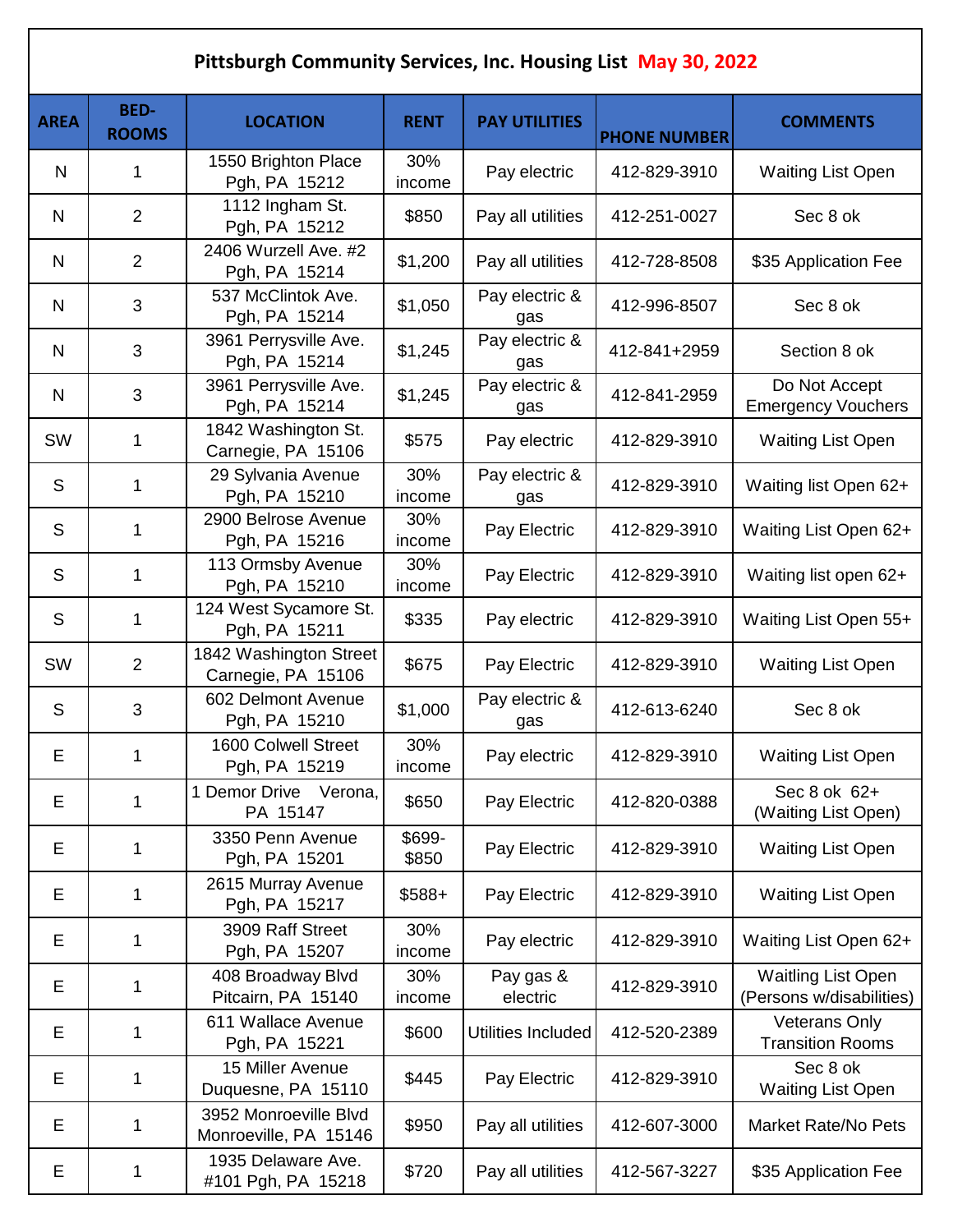| E | $\overline{2}$ | 3350 Penn Avenue<br>Pgh, PA 15201              | \$995     | Pay electric          | 412-829-3910             | <b>Waiting List Open</b>                      |
|---|----------------|------------------------------------------------|-----------|-----------------------|--------------------------|-----------------------------------------------|
| Е | $\overline{2}$ | 2615 Murray Avenue<br>Pgh, PA 15217            | \$833     | Pay Electricity       | 412-829-3910             | <b>Waiting List Open</b>                      |
| Е | $\overline{2}$ | 7919 Batavia St. Apt #1<br>Pgh, PA 15221       | \$900     | Pay electric &<br>gas | 412-723-2981             | Sec 8 ok (Need own<br>stove & Refrigerator)   |
| Е | $\overline{2}$ | 7311 Burton Street<br>Pgh, PA 15218            | \$850     | Pay electric &<br>gas | 412-277-6565             | Sec 8 ok (Need own<br>stove & Refrigerator)   |
| Е | $\overline{2}$ | 641 Collins Ave. Apt. 3A<br>Pgh, PA 15206      | \$1,050   | Pay electric &<br>gas | 412-865-5383             | Sec 8 ok (Need own<br>stove & Refrigerator)   |
| Е | $\overline{2}$ | 2611 Webster Avenue<br>Pgh, PA 15219           | \$1,234   | Pay electric &<br>gas | 412-867-5219             | Sec 8 ok (Need own<br>stove & Refrigerator)   |
| Е | $\overline{2}$ | 6817 Lyric Street<br>Pgh, PA 15206             | \$1,100   | Pay all utilities     | 412-867-5219             | Sec 8 ok                                      |
| Е | $\overline{2}$ | 4347 Coleridge Street<br>Pgh, PA 15201         | \$1,069   | Pay electric &<br>gas | 412-781-0430             | Sec 8 ok                                      |
| Е | $\overline{2}$ | 516 Ridge Avenue #R E.<br>Pgh, PA 15112        | \$650     | Pay all utilities     | 724-325-1229             | Section 8 ok                                  |
| Е | $\overline{2}$ | 829 Anaheim Street<br>Pgh, PA 15219            | \$850     | Pay electric &<br>gas | 412-766-4019             | <b>Subsidy Housing</b>                        |
| Е | $\overline{2}$ | 1844 Ardmore Blvd<br>Pgh, PA 15221             | \$688     | Pay Electric          | 412-829-3910             | 62+ or Veterans Any<br>Age                    |
| Е | $\overline{2}$ | 5001 Second Avenue<br>Pgh, PA 15207            | \$860     | Pay gas &<br>electric | 412-607-6152             | <b>Subsidy Housing</b>                        |
| Е | $\overline{2}$ | 244 Nobles Lane<br>Pittsburg, PA               | \$725     | Pay all utilities     | 412-505-8533             | Sec 8 ok                                      |
| E | $\overline{2}$ | 2608 Highland Avenue<br>McKeesport, PA 15132   | \$750     | Pay all utilities     | 412-277-5789             | Sec 8 ok                                      |
| E | $\overline{2}$ | 2841 Centre Avenue<br>Pgh, PA 15219            | \$1,100   | Pay electric &<br>gas | 412-253-0833<br>Ext. 102 | Sec 8 ok                                      |
| E | $\overline{2}$ | 3952 Monroeville Blvd<br>Monroeville, PA 15146 | \$1,050   | Pay all utilities     | 412-607-3000             | <b>Market Rate/No Pets</b>                    |
| E | $\overline{2}$ | 2536 S. Braddock Ave.<br>Pgh, PA 15218         | \$1,023   | Pay all utilities     | 412-785-0550             | Sec 8 ok                                      |
| Е | 3              | 217 Joyce Ter Apt. 3<br>Pgh, PA 15207          | \$1,200   | Pay electric &<br>gas | 412-655-9303             | Sec 8 ok Not required<br>(Need own stove)     |
| Е | 3              | 8000 Susquehanna St.<br>Apt. #2 Pgh, PA 15221  | \$900     | Pay electric &<br>gas | 412-723-2981             | Sec 8 ok (Need own<br>stove & Refrigerator)   |
| Е | 3              | 7349 Kelly Street Duplex<br>Pgh, PA 15208      | \$1,060   | Pay electric &<br>gas | 412-723-2981             | Sec 8 ok (Need own<br>stove & Refrigerator)   |
| Е | 3              | 7357 Kelly Street Duplex<br>Pgh, PA 15208      | \$1,060   | Pay electric &<br>gas | 412-723-2981             | Sec 8 ok (Need own<br>stove & Refrigerator)   |
| Е | 3              | 7361 Bennet Street<br>Pgh, PA 15208            | \$1,196   | Pay electric &<br>gas | 412-626-2032             | Sec 8 ok (Need own<br>stove & Refrigerator)   |
| Е | 3              | 725 Wilkinsburg Ave.<br>Pgh, PA 15221          | \$1,205   | Pay all utilities     | 623-204-3097             | Sec 8 ok (Need own<br>stove & Refrigerator)   |
| E | 3              | 3604 Smallman Street<br>Pgh, PA 15201          | \$1,883   | Pay gas &<br>electric | 412-289-5609             | Sec 8 voucher a must<br>(Need stove & refrig) |
| E | 3              | 227 Lombard Street Pgh,<br>PA 15219            | \$899     | Pay all utilities     | 412-670-1785             | Sec 8 ok                                      |
| E | 3              | 3350 Penn Avenue<br>Pgh, PA 15201              | $$1,199+$ | Pay Electric          | 412-829-3910             | <b>Waiting List Open</b>                      |
| Е | 3              | 7810 Kelly Street<br>Pgh, PA 15208             | \$1,150   | Pay all utilities     | 800-331-0646             | Sec 8 ok                                      |